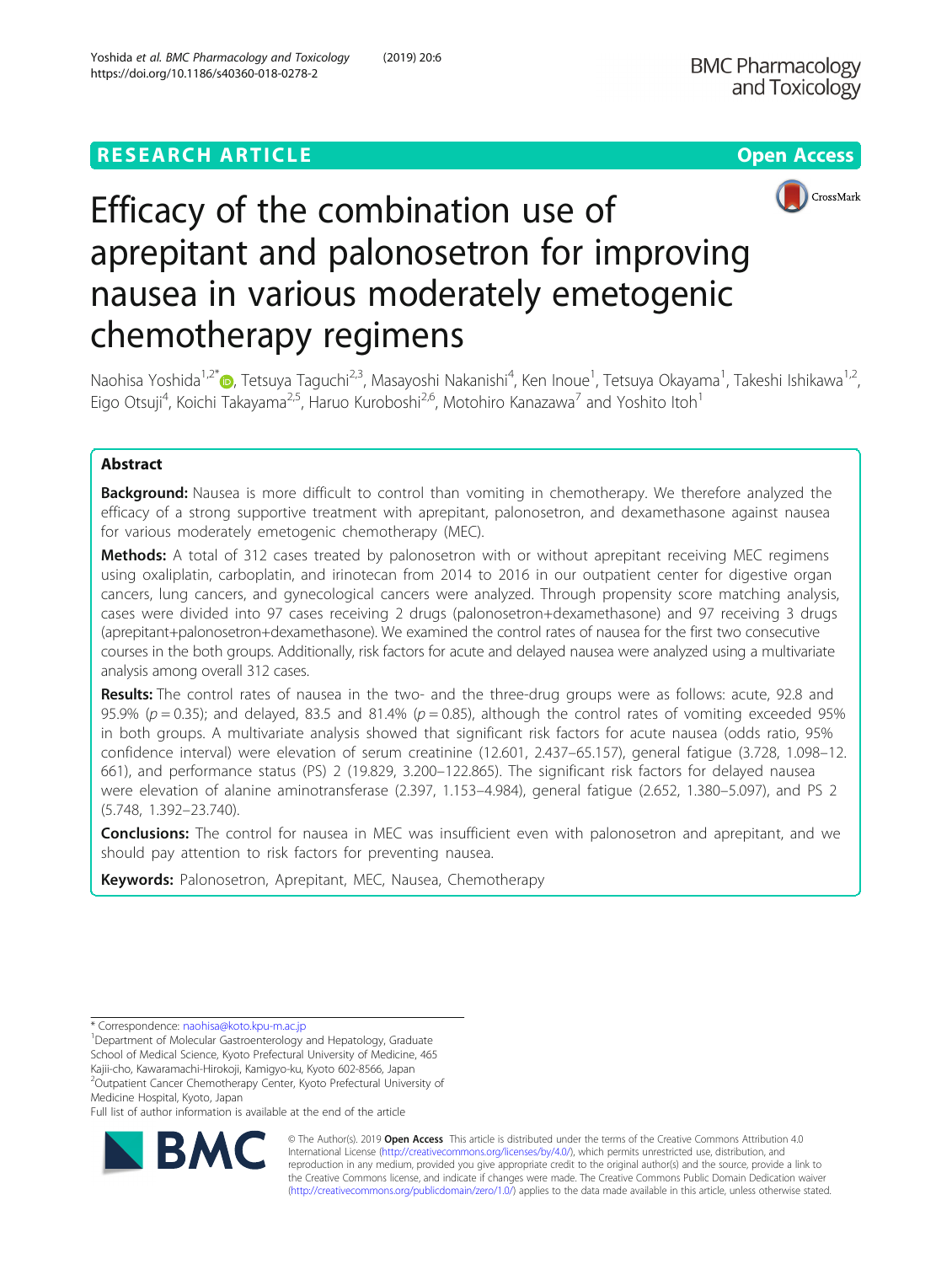#### Background

Chemotherapy-induced nausea and vomiting (CINV) is a major side effect that can reduce the oral intake and adversely affect the patient's quality of life [\[1](#page-8-0)]. Nausea in particular is reported to have a stronger negative impact on patients' daily lives than vomiting [[2](#page-8-0)]. Indeed, a study showed that the food intake decreased by 300–500 kcal/ day even in patients with mild nausea compared to patients with no nausea [[3\]](#page-8-0). Therefore, it is very important to prevent all degrees of nausea in order to maintain a good patient status during chemotherapy.

Recent guidelines for antiemetic treatments, such as the National Comprehensive Cancer Network (NCCN), Multinational Association of Supportive Care in Cancer (MASCC), the American Society of Clinical Oncology (ASCO), and the Japanese guidelines, describe the classifications of emetogenic risks for each anticancer drug and regimen [[4](#page-8-0)–[7](#page-9-0)], resulting in categories of high emetogenic chemotherapy (HEC), moderate emetogenic chemotherapy (MEC), low emetogenic, and minimal emetogenic chemotherapy. Among MEC regimens, two-drug treatments, such as the first-generation 5-hydroxytryptamine-3 receptor antagonist (5 HT3RA) and dexamethasone (DEX), are regularly recommended, and additional aprepitant is needed for some drugs, such as carboplatin (CBDCA) and irinotecan (CPT-11). Aprepitant is a neurokinin 1 receptor antagonist (NK1RA), and its effectiveness against delayed CINV has been reported in many studies on HEC and MEC regimens [\[8](#page-9-0), [9](#page-9-0)]. However, a study of an oxaliplatin (L-OHP)-based regimen for colorectal cancer showed that the control rate of acute and delayed nausea (mild to severe) by 3-drugs therapy (NK1RA+ 5HT3RA + DEX) was 93.6 and 66.3%, respectively, compared to 2-drugs therapy (5HT3RA + DEX) (acute: 90.2%,  $p = 0.23$ , delayed: 61.8%,  $p = 0.36$ ) though first-generation 5HT3RA was used in almost half of cases [\[9](#page-9-0)].

Palonosetron is a second-generation 5HT3RA with a longer half-life than the first-generation 5HT3RA [\[10](#page-9-0)]. According to several guidelines, three-drug treatment including palonosetron is recommended for preventing CINV due to HEC [\[4](#page-8-0)–[7](#page-9-0)]. On the other hand, the ASCO and MASCC guidelines recommend that palonosetron should be used for MEC regimens when NK1RA is not used [[5](#page-8-0), [6](#page-8-0)]. A review of palonosetron showed the control rates for acute and delayed nausea in palonosetron+DEX in various MEC regimens to be 70–80% and 60-%70%, respectively, which were better than those of the firstgeneration 5HT3RA was still low  $[10]$  $[10]$  $[10]$ . Thus, nausea is not sufficiently prevented according to the recommendations of the recent guidelines.

In this study, we hypothesized that the strongest threedrug treatment (NK1RA + panlonosetron+DEX) may show better control for delayed nausea for MEC regimens than regular recommended treatments and analyzed the efficacies of strong three-drug treatments for nausea associated with various MEC regimens.

#### **Methods**

This was an observational study. Among 16,659 patients having various cancers from May 2014 to May 2016 in our outpatient cancer chemotherapy center, 563 cases receiving MEC was analyzed. To analyze MEC regimens using L-OHP, CDBCA, and CPT-11, 134 patients with breast cancer and patients with 50 pancreatic cancer were excluded. Then, the cumulative 312 cases treated by palonosetron in MEC with or without NK1RA using L-OHP, CBDCA, and CPT-11 for digestive organ cancers (colorectal cancer and gastric cancer), lung cancers, and gynecological cancers (ovarian cancer, cervical cancer, endometrial cancer) were analyzed (Fig. [1](#page-2-0)).

According to anti-emetic therapies, the 312 cases were divided into 97 cases receiving 2 drugs (palonosetron and DEX) and 215 cases receiving 3 drugs (NK1RA, palonosetron, and DEX). Then, we performed a propensity score matching to control and to reduce selection bias in each group. Matching covariates were as follows: age, sex, Eastern Cooperative Oncology Group (ECOG) scale performance status (PS) scale, primary organ, and type of anticancer drug. Finally, 97 cases in the two-drug group and 97 cases in the three-drug group were analyzed (Fig. [1](#page-2-0)). The first-course chemotherapy and its associated CINV were analyzed in all patients. However, some patients received first-course chemotherapy at admission; for those cases, the second-course chemotherapy and its associated CINV were analyzed. In patients receiving multiple courses of MEC, the data for two consecutive courses of chemotherapy in our outpatient center were analyzed. Additionally, which 5HT3RA such as first-generation or palonosetron were administered in both the two- and three-drug groups, were decided by each doctor according to patient characteristics including those who received CINV as a previous chemotherapy. In addition, whether or not NK1RA was used was also decided by each doctor. The exclusion criteria were as follows: patients with severe organ disorders; patients having complications that induced nausea and/or emesis (e.g. brain metastases and ulcerative diseases); and the administration of drugs that cause nausea and/or emesis during the investigation period, except for antiemetics (e.g. major or minor tranquilizers, or corticosteroids for any other reason).

In both the two- and three-drug groups, various clinical characteristics, including the age, sex, ECOG PS scale, primary organ, type of anticancer drug, sequence of chemotherapy (first course or not-first course), and additional oral DEX day 2–3 days of chemotherapy were analyzed [[11](#page-9-0)]. The control rates of nausea and vomiting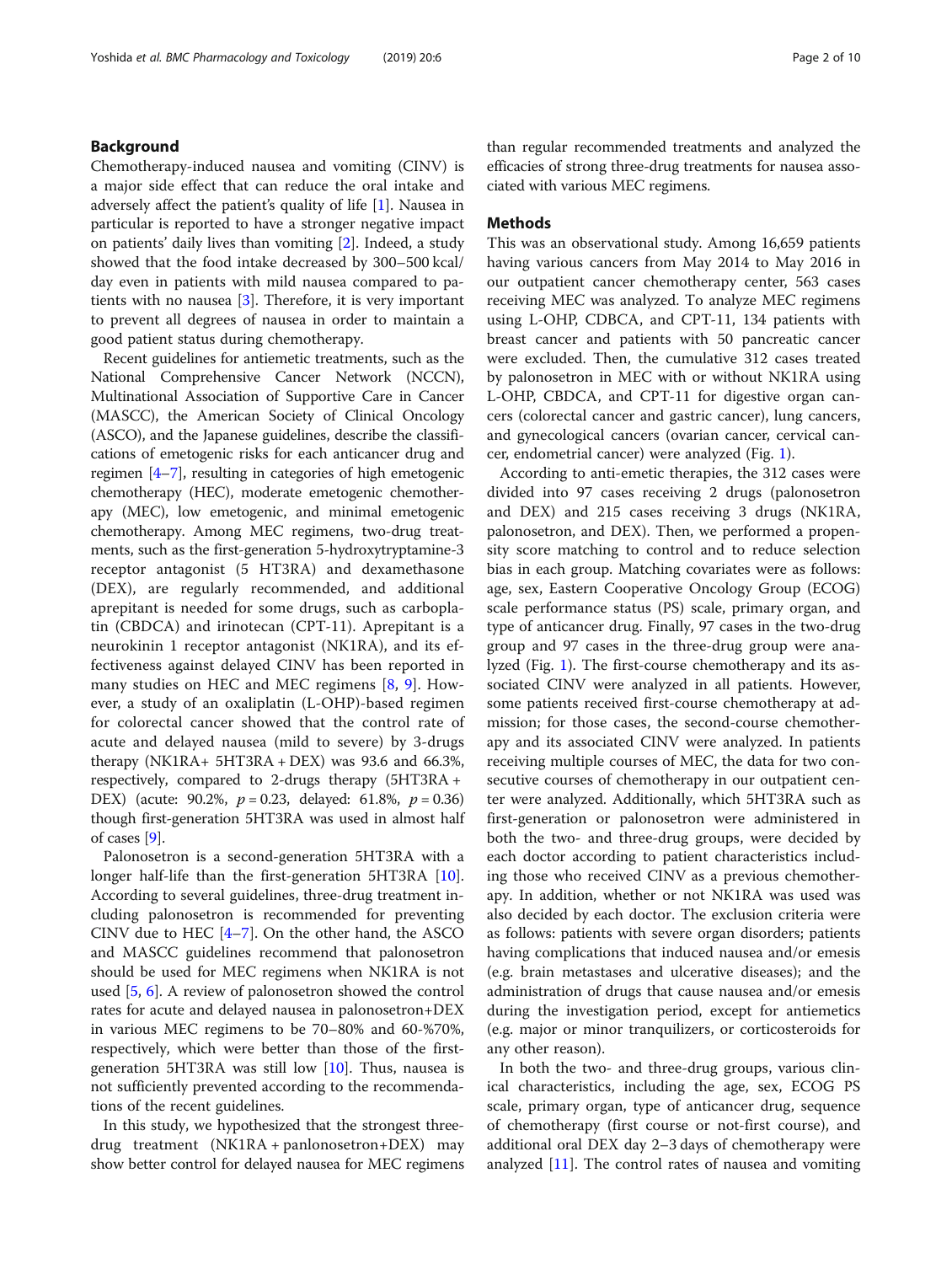<span id="page-2-0"></span>

were analyzed in both groups along with the rates for acute phase  $(< 24 h$ ) and delayed phase ( $\geq 24 h$ ). Additionally, the control rates for nausea and vomiting for each anticancer drug (L-OHP, CBDCA, CPT-11, and oral 5-fluorouracil (5-FU)) were also examined in both groups. Furthermore, all 312 cases before propensity score matching were divided into cases with or without nausea and various clinical factors, such as patient characteristics (age, sex, PS) and symptoms (pain, constipation, diarrhea, oral mucositis, neuropathy, general fatigue) and blood examination findings (neutrophil value [NEUT], hemoglobin [Hb], platelet [PLT], creatinine [CRE], alanine aminotransferase [AST], aspartate aminotransferase [ALT]). A multivariate analysis was performed to clarify the risk factors of acute and delayed nausea in all 312 cases receiving palonosetron.

In this study, all symptoms including nausea and vomiting were recorded using a questionnaire, which was used in our center since 2012 for all patients. The questionnaire was written by each patient in our center with a help of our qualified nurses who didn't know this study. The questionnaire was made according to the National Cancer Institute – Common Toxicity Criteria (NCI-CTC) grade ver. 4.0 after every course of chemotherapy [\[12](#page-9-0)]. Regarding pain, it was scored using a numerical rating score (NRS: 0–10).

This study was approved by the ethics committee of Kyoto Prefectural University of Medicine and was carried out in accordance with the World Medical Association Helsinki Declaration (adopted in 1964 and amended in 1975, 1983, 1989, 1996, 2000, 2002, 2004, and 2008).

#### Chemotherapy regimens

Regarding colorectal cancer, patients on mFOLFOX6 received concurrent L-OHP  $(85 \text{ mg/m}^2)$  and leucovorin (LV)  $(400 \text{ mg/m}^2)$  for 2h on day 1 followed by bolus 5-FU (400 mg/m<sup>2</sup>) and subsequent continuous infusion of 5-FU (2400 mg/m<sup>2</sup>) over 46 h [\[13](#page-9-0)]. Patients on SOX or XELOX received oral S-1 (80–120 mg/body) or oral capecitabine (2000 mg/m<sup>2</sup>/day) twice daily after breakfast and dinner from days 1 to 14 and intravenous L-OHP (130 mg/m<sup>2</sup>) for 2 h on day 1 repeated every 3 weeks [[14](#page-9-0), [15\]](#page-9-0). Concomitant intravenous bevacizumab  $(7.5 \text{ mg/kg})$  or cetuximab  $(400 \text{ mg/m}^2)$  for the first administration,  $250 \text{ mg/m}^2$  for the second and subsequent administrations) was administered before L-OHP. FOL-FIRI (l-LV 200 mg/m<sup>2</sup>, day 1; CPT-11150 mg/m<sup>2</sup>, day 1; 5-FU bolus 400 mg/day, day 1; 5-FU ci 2400 mg/m<sup>2</sup>, 48 h; cetuximab every 2 weeks), IRIS (S-1: 80–120 mg/ body, day  $1-14$ ; CPT-11125 mg/m<sup>2</sup>, day 1 and 15, every 4 weeks), and CPT-11 (CPT-11:  $150 \text{ mg/m}^2$ , day 1 and 15, every 4 weeks) were administered according to the standard protocol outlined in the Japanese guideline [[13,](#page-9-0) [16](#page-9-0)].

Regarding these regimens, cetuximab, bevacizumab, or panitumumab were added appropriately for each patient. Other regimens for various cancers were described as follows: In brief, for gynecological cancers, TC (paclitaxel (PTX): 180 mg/m<sup>2</sup>, day 1; CDBCA: AUC5, day 1, every 3 weeks) and DC (docetaxel (DTX):  $60 \text{ mg/m}^2$ , day 1; CBDCA: AUC5, day 1, every 3 weeks) were administered [[17](#page-9-0)]. For lung cancers,  $PTX + CBDCA$  (PTX: 200 mg/m<sup>2</sup>, day 1, CBDCA: AUC6, day 1, every 3 weeks) and etoposide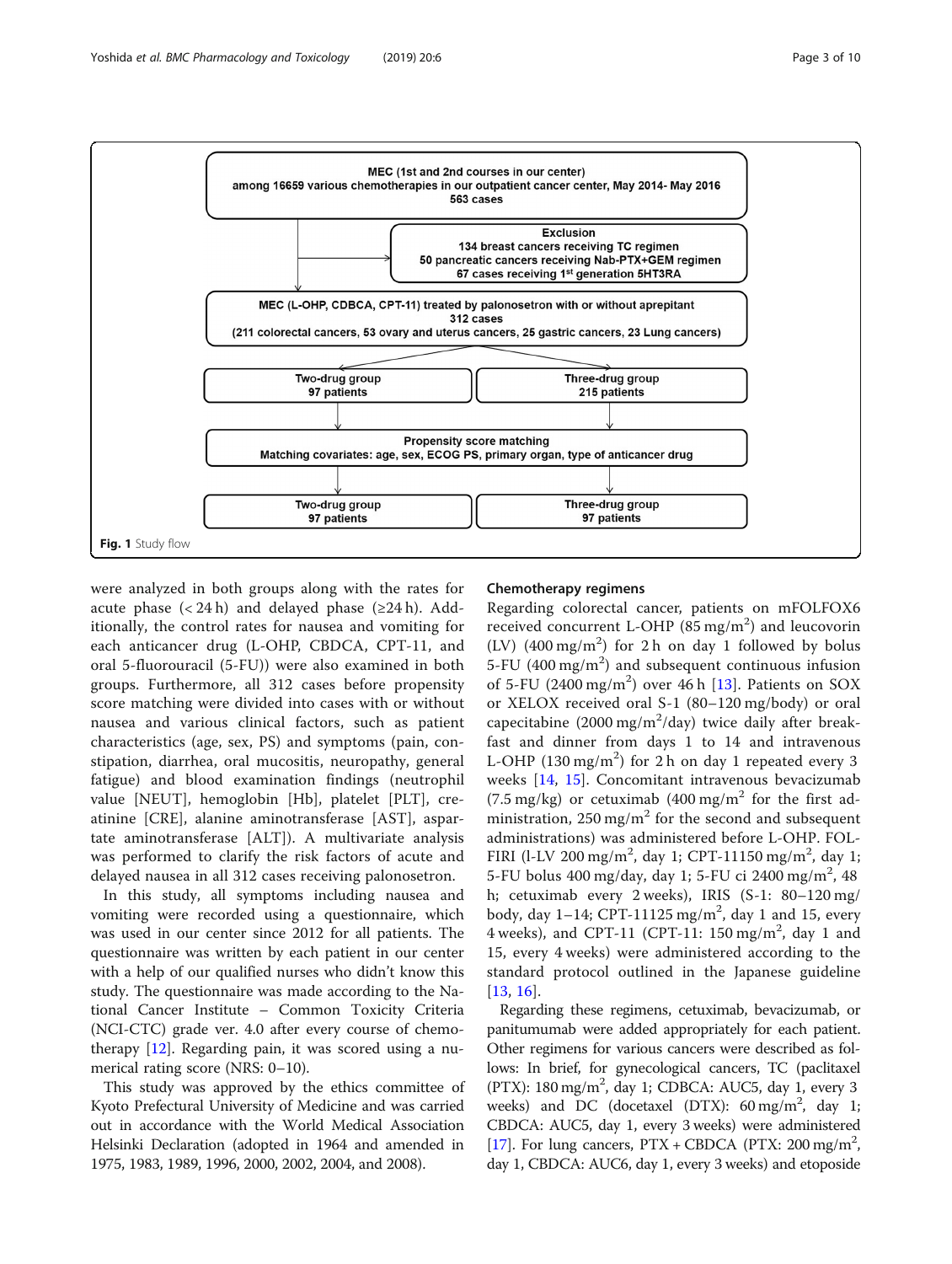$(ETP) + CBDCA$  (ETP: 80 mg/m<sup>2</sup>, day 1; CBDCA: AUC5, day 1, every 3 weeks) were administered [[18](#page-9-0)].

Among all chemotherapy, whether additional oral DEX (4–8 mg) on day 2–3 days of chemotherapy was administered in both the two- and three-drug groups, were decided by each doctor according to patient characteristics.

#### Statistical analyses

Statistical analyses were performed using the Mann-Whitney *U* test and chi-square test. Continuous variables, such as the patient age, were analyzed using the Mann-Whitney  $U$  test. A propensity score-matching analysis between the two groups was performed to reduce the effect of any selection bias including sex, age, primary organ, and so on. The propensity score-matching method was proposed to evaluate statistically causal effects free from confounding effects by mathematically refashioning an observational study into a randomized study [\[19](#page-9-0), [20\]](#page-9-0). Propensity scores were estimated using a logistic regression model with various covariates described above. By using these propensity scores, patients were individually matched between the two groups (a 1:1 matching). Multivariate logistic regression analyses were also performed to determine the risk factors of acute and delayed nausea. In detail, only factors showing  $P < 0.05$  in the univariate analysis were examined. A *p*-value  $< 0.05$  was considered to be statistically significant. All statistical analyses were performed using using SPSS version 22.0 (IBM Corp., Armonk, NY, USA).

#### Results

The patients characteristics in the two-drug and threedrug groups before and after propensity score matching are shown in Table 1. After matching, there were no significant differences in the age  $(66.4 \pm 9.9 \text{ vs. } 64.7 \pm 1)$ 9.5,  $p = 0.49$ ), or ratio of male sex (46.4 vs. 38.1,  $p =$ 0.24), between the two-drug group and three-drug group, nor in the ECOG PS. Additionally, there were no significant difference in the primary organ and type of anticancer drugs between the two groups. In addition, regarding the sequence of chemotherapy, the respective ratios for 1st and 2nd-3rd courses were 40.2 and 59.8% in the two-drug group and 46.4 and 53.6% in the three-drug group ( $p = 0.38$ ).

The control rates of acute nausea in the two- and three-drug groups were 92.8 and 95.9% ( $p = 0.35$ ), respectively, and those of delayed nausea were 83.5 and 81.4% ( $p = 0.85$ ), respectively (Fig. [2\)](#page-4-0). The control rates of acute vomiting in the two- and three-drug groups were 95.9 and 100.0% ( $p = 0.13$ ), respectively, and those of delayed nausea were 96.9 and 100.0%  $(p = 0.24)$ , respectively.

According to each anti-cancer drug, the control rates for nausea in the two- and three-drug groups were 82.6 and 76.9% ( $p = 0.49$ ) for L-OHP, respectively, 78.6 and 80.6% ( $p = 0.84$ ) for CBDCA, respectively, 91.3 and 100.0% ( $p = 0.70$ ) for CPT-11, respectively, and 84.2 and 75.0% ( $p = 0.30$ ) for oral 5-FU, respectively. The control rates for vomiting in the two- and three-drug groups were 95.7 and 100.0% ( $p = 0.42$ ) for L-OHP, respectively, 96.4 and 100.0% ( $p = 0.95$ ) for CBDCA, respectively, 91.3

Table 1 Patient characteristics in the two-drug (palonosetron+DEX) and three-drug (NK1RA + palonosetron+DEX) groups before and after a propensity score-matching

|                                                                 | Two-drug<br>before matching | Three-drug<br>before matching |       | $p$ value Two-drug<br>after matching | Three-drug<br>after matching | $p$ value |
|-----------------------------------------------------------------|-----------------------------|-------------------------------|-------|--------------------------------------|------------------------------|-----------|
| Case number                                                     | 97                          | 215                           |       | 97                                   | 97                           |           |
| Age (mean $\pm$ SD)                                             | $66.4 \pm 9.9$              | $63.2 \pm 11.2$               | 0.011 | $66.4 \pm 9.9$                       | $64.7 \pm 9.5$               | 0.49      |
| Sex (M/F), n (%)                                                | 45/52                       | 103/112                       | 0.80  | 45/52                                | 37/60                        | 0.24      |
|                                                                 | (46.4/53.6)                 | (47.9/52.1)                   |       | (46.4/53.6)                          | (38.1/61.9)                  |           |
| ECOG PS0/1,2, n (%)                                             | 54/43                       | 96/119                        | 0.07  | 54/43                                | 51/46                        | 0.67      |
|                                                                 | (55.7/44.3)                 | (44.7/55.3)                   |       | (55.7/44.3)                          | (51.5/48.5)                  |           |
| Primary organ, n (%) Colon/Ovary+Uterus/Lung/<br><b>Stomach</b> | 56/16/14/11                 | 155/37/9/14                   | 0.003 | 56/16/14/11                          | 57/24/7/9                    | 0.24      |
|                                                                 | (57.7/16.5/14.4/<br>11.3)   | (72.1/17.2/4.2/<br>6.5)       |       | (57.7/16.5/14.4/<br>11.3)            | (58.8/24.7/7.2/<br>9.3)      |           |
| Type of anticancer drugs, n (%) L-OHP/CBDCA/CPT-11              | 46/28/23                    | 132/46/37                     | 0.07  | 46/28/23                             | 52/31/14                     | 0.26      |
|                                                                 | (47.4/28.9/23.7)            | (61.4/21.4/17.2)              |       | (47.4/28.9/23.7)                     | (53.6/33.0/14.4)             |           |
| Sequence of chemotherapy, n (%) 1st course/2nd-3rd              | 39/58                       | 88/127                        | 0.90  | 39/58                                | 45/52                        | 0.38      |
| courses                                                         | (40.2/59.8)                 | (40.9/59.1)                   |       | (40.2/59.8)                          | (46.4/53.6)                  |           |
| Additional oral DEX on day 2-3 of chemotherapy,<br>n(%)         | 9(9.3)                      | 30 (14.0)                     | 0.25  | 9(9.3)                               | 12(12.4)                     | 0.49      |

NK1RA neurokinin 1 receptor antagonist, DEX dexamethasone, M male, F female, PS performance status, L-OHP oxaliplatin, CBDCA carboplatin, CPT-11 irinotecan, SD standard deviation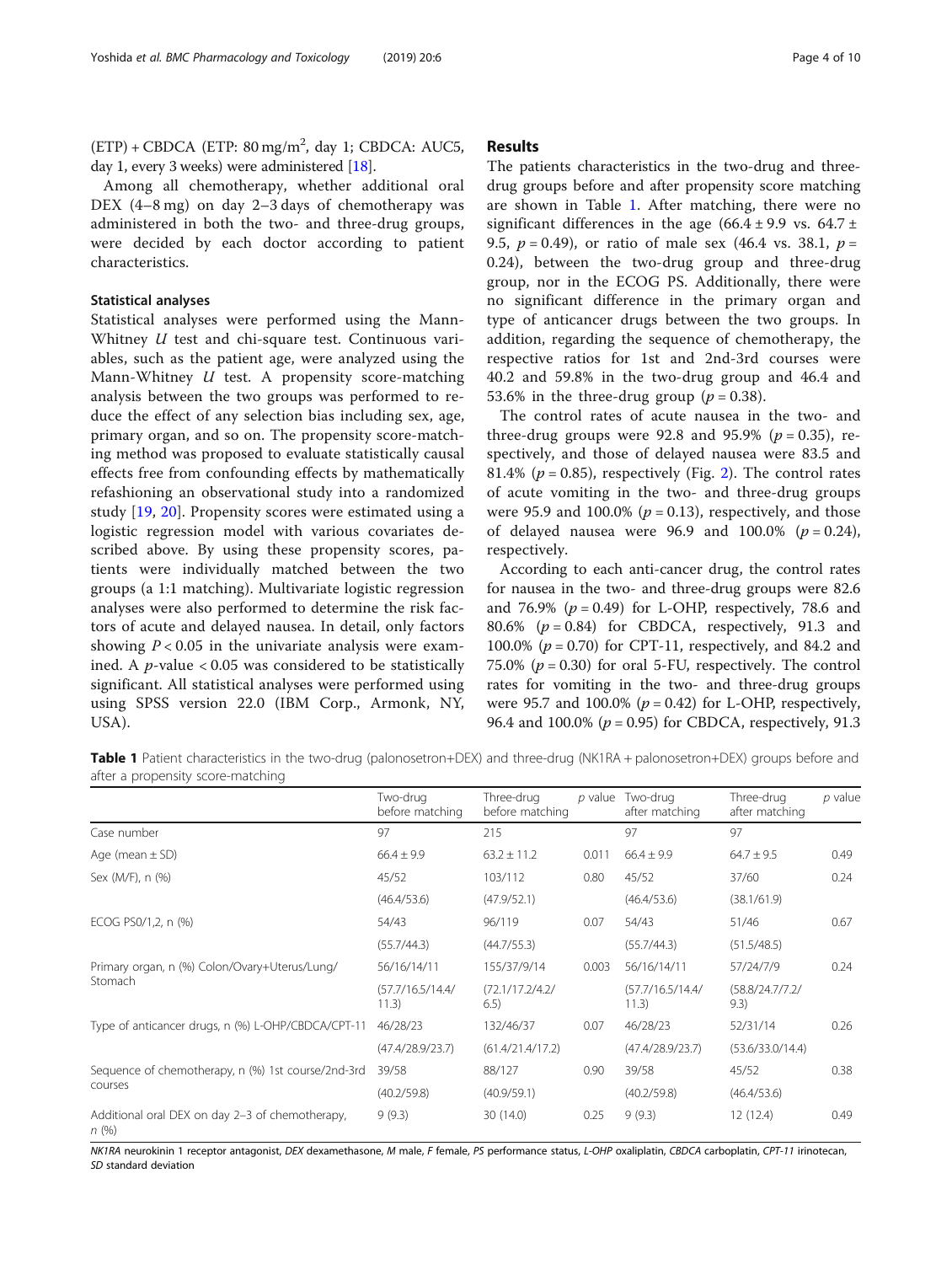<span id="page-4-0"></span>

and  $100.0\%$  (p = 0.70) for CPT-11, respectively, and 94.7 and 100.0% ( $p = 0.37$ ) for oral 5-FU, respectively.

The results of an analysis of the cases with or without overall nausea and among all 312 cases administered palonosetron are shown in Table [2](#page-5-0). There were significant differences in the median age  $(60.4 \pm 12.6 \text{ vs. } 65.2 \pm 12.6 \text{ vs. } 65.2 \pm 12.6 \text{ vs. } 65.2 \pm 12.6 \text{ vs. } 65.2 \pm 12.6 \text{ vs. } 65.2 \pm 12.6 \text{ vs. } 65.2 \pm 12.6 \text{ vs. } 65.2 \pm 12.6 \text{ vs. } 65.2 \pm 12.6 \text{ vs. } 65.2 \pm 12.6 \text{ vs. } 65.2$ 10.2 years),  $p < 0.001$ ), constipation (42.4% vs. 31.8%,  $p =$ 0.03), neuropathy  $(71.2\% \text{ vs. } 53.6\%, \text{ p} = 0.03)$ , and general fatigue (74.2% vs. 44.3%,  $p < 0.001$ ) between the cases with and without overall nausea, respectively.

The results of univariate and multivariate analyses of the risk factors for acute nausea are shown in Table [3.](#page-6-0) The multivariate analysis showed the significant risk factors to be elevation of CRE (odds ratio [OR], 12.601; 95% confidence interval [CI], 2.437– 65.157; p = 0.003), general fatigue (OR, 3.728; 95%CI, 1.098–12.661,  $p = 0.035$ ), and PS 2 (OR, 19.829; 95% CI, 3.200-122.865;  $p = 0.001$ ).

The results of univariate and multivariate analyses of the risk factors for delayed nausea are shown in Table [4](#page-7-0). The multivariate analysis showed the significant risk factors to be elevation of ALT (OR, 2.397; 95% CI, 1.153– 4.984; p = 0.019), general fatigue (OR, 2.652; 95% CI, 1.380–5.097, p = 0.003), and PS 2 (OR, 5.748; 95% CI, 1.392–23.740;  $p = 0.016$ ).

#### Discussion

Previous reports on HEC regimens have shown that the control rate of 3-drug treatment using NK1RA + first-generation 5HT3RA + DEX for vomiting (51–73%) is significantly better than those of two-drug treatments, such as first-generation  $5HT3RA + DEX$  (42–52%) [\[21](#page-9-0)–[24](#page-9-0)]. However, with respect to nausea, the control rates are only 33–49% even with three-drug treatments and 24– 44% with two-drug treatments (not significant). However, a study (TRIPLE trial) on HEC including cisplatin  $($  > 50 mg/m<sup>2</sup> $)$  showed that NK1RA + palonosetron+DEX controlled delayed nausea and vomiting better than NK1RA + first-generation 5HT3RA + DEX (67.0% vs. 59.0%,  $p = 0.0142$ ) [[25](#page-9-0)], Another study of three-drug treatment with palonosetron for HEC including cisplatin (> 50 mg/m2) showed no nausea rates were 61.5– 70.4% during 6 cycles of chemotherapy [\[26](#page-9-0)]. These results suggest that palonosetron might have higher efficacy against delayed nausea than first-generation 5HT3RA. A RCT of MEC regimens using L-OHP also showed that the control rates for nausea in the acute and delayed phases were better (93.4 and 83.2%) in the two-drug combination (palonosetron+DEX) than those (82.7 and 70.9%,  $p < 0.001$ ,  $p = 0.005$ ) in the three-drug combination (NK1RA + first-generation 5HT3RA + DEX) [[9\]](#page-9-0). Our rates (92.8 and 83.5%) for palonosetron+DEX were also similar to these previously reported findings. Furthermore, our study failed to show the superiority of control for acute and delayed nausea with NK1RA + palonosetron+DEX (95.9 and 81.4%, respectively) compared to these rates with palonosetron+DEX. This finding suggests that two-drug treatment (palonosetron +DEX) is sufficient for achieving control of nausea in MEC regimens, although the control rate was not enough. This two-drug treatment is also recommended due to good compliance without a prescription for NK1RA as well as its low cost compared with three drug treatment (NK1RA + palonosetron+DEX).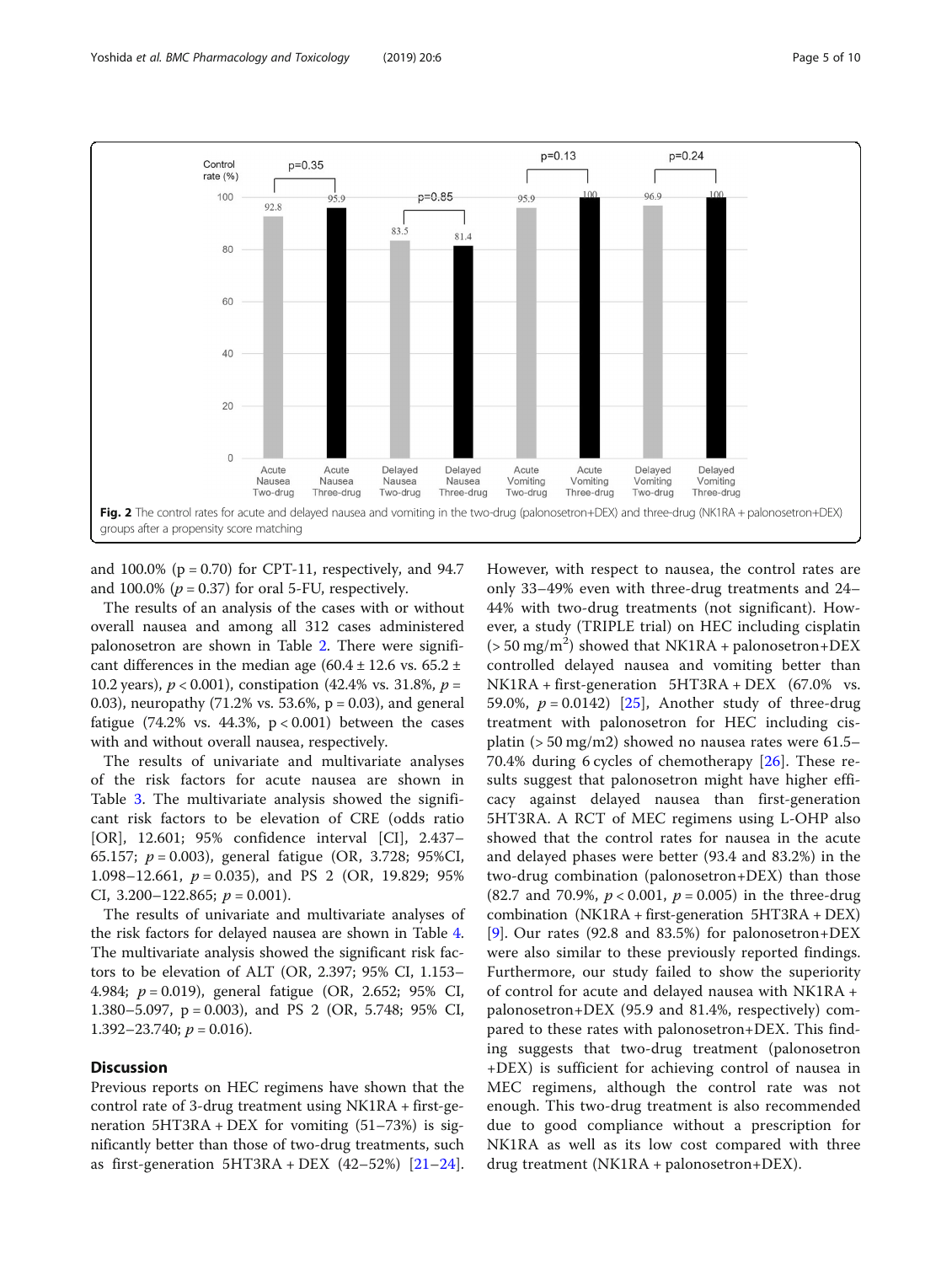| Cases with nausea | Cases without nausea | $p$ value |  |
|-------------------|----------------------|-----------|--|
| 66 (21.2%)        | 246 (78.8%)          |           |  |
| $60.4 \pm 12.6$   | $65.2 \pm 10.2$      | < 0.001   |  |
| 5(7.6)            | 42 (17.1)            | 0.05      |  |
| 19 (28.8)         | 91 (37.0)            | 0.21      |  |
| 28:38             | 120:126              | 0.35      |  |
| (42.4:57.6)       | (48.8:51.2)          |           |  |
| 26:40             | 129:117              | 0.05      |  |
| (39.4:60.6)       | (52.4:47.6)          |           |  |
| 50 (75.8)         | 165 (67.0)           | 0.17      |  |
| 5(7.6)            | 18(7.3)              | 0.63      |  |
| 32 (48.5)         | 142 (57.7)           | 0.18      |  |
| 7(6,5)            | 7(2.8)               | 0.07      |  |
| 17(25.8)          | 38 (15.9)            | 0.05      |  |
| 28 (42.4)         | 70 (31.8)            | 0.03      |  |
| 19 (28.8)         | 48 (19.0)            | 0.10      |  |
| 20(30.3)          | 57 (20.8)            | 0.23      |  |
| 47 (71.2)         | 139 (53.6)           | 0.03      |  |
| 49 (74.2)         | 113 (44.3)           | < 0.001   |  |
| 22(33.3)          | 69 (31.5)            | 0.40      |  |
| 42 (63.6)         | 136 (55.3)           | 0.22      |  |
| 8(12.1)           | 52(21.1)             | 0.09      |  |
| 16(24.2)          | 58 (23.6)            | 0.91      |  |
| 39 (59.1)         | 116 (47.2)           | 0.08      |  |
|                   |                      |           |  |

<span id="page-5-0"></span>Table 2 Results of the analysis of cases with or without overall nausea among 312 cases receiving palonosetron

PS performance status, NEUT neutrophil, ULN upper limit of normal, NRS numerical rating score, L-OHP oxaliplatin, CPT-11 irinotecan, CBDCA carboplatin, SD standard deviation

However, a small Japanese crossover study of 35 patients receiving MEC regimens using L-OHP and CPT-11 showed the total control rate for severe to mild nausea to be 46% for palonosetron+DEX and 60% for NK1RA + first-generation 5HT3RA + DEX ( $p = 0.235$ ) [\[27\]](#page-9-0). This result is not consistent with the result of our study. Thus, a large prospective randomized study should be performed to prove which treatments (e.g. palonosetron+DEX or NK1RA + first-generation 5HT3RA + DEX) are better for controlling nausea associated with various MEC regimens.

Regarding vomiting, a study comparing two-drug (palonosetron+DEX) and three-drug combinations (NK1RA + first-generation 5HT3RA + DEX) for an L-OHP-based regimen showed the rates of no vomiting in the acute and delayed phases to be 99.4 and 95.5%, respectively, with the 2-drug combination [[28](#page-9-0)]. Our rates of no vomiting in the acute and delayed phases in the two-drug group (palonosetron+DEX) were 95.9 and 96.9%, respectively, which were almost the same as in that previous study. In addition, our data showed the rates of no vomiting in the acute and delayed phases in the three-drug group (NK1RA + palonosetron+DEX) to be 100.0 and 100.0%,

respectively. This suggests that two-drug treatment (palonosetron+DEX) was sufficient to control vomiting associated with an MEC regimen. Indeed, ASCO and MASCC/ESMO recommend palonosetron for MEC when NK1RA is not used [\[4](#page-8-0), [5](#page-8-0)].

Even though MEC regimens include various kinds of anti-cancer drugs, anti-emetic treatments for MEC are largely decided by guidelines [\[4](#page-8-0)–[6\]](#page-8-0). We analyzed regimens with L-OHP, CBDCA, and CPT-11, which are all defined as MEC regimens. Regarding vomiting, palonosetron controlled more than 90% of cases in patients receiving each anti-cancer drug, regardless of inclusion in the 2- or 3-drug group. However, regarding nausea, the control rates ranged widely (78.6–91.3%) in the 2-drug group and were not markedly improved in the 3-drug group (75.0–100.0%). Furthermore, the control rates with CBDCA and L-OHP were lower than that with CPT-11 both in both groups. Previous studies have shown the control rate of vomiting and nausea in the CBDCA regimen to be 89.5 and 60.5% in the acute and delayed phase, respectively, with a 3-drug regimen of NK1RA + palonosetron+DEX [\[29\]](#page-9-0). Another study of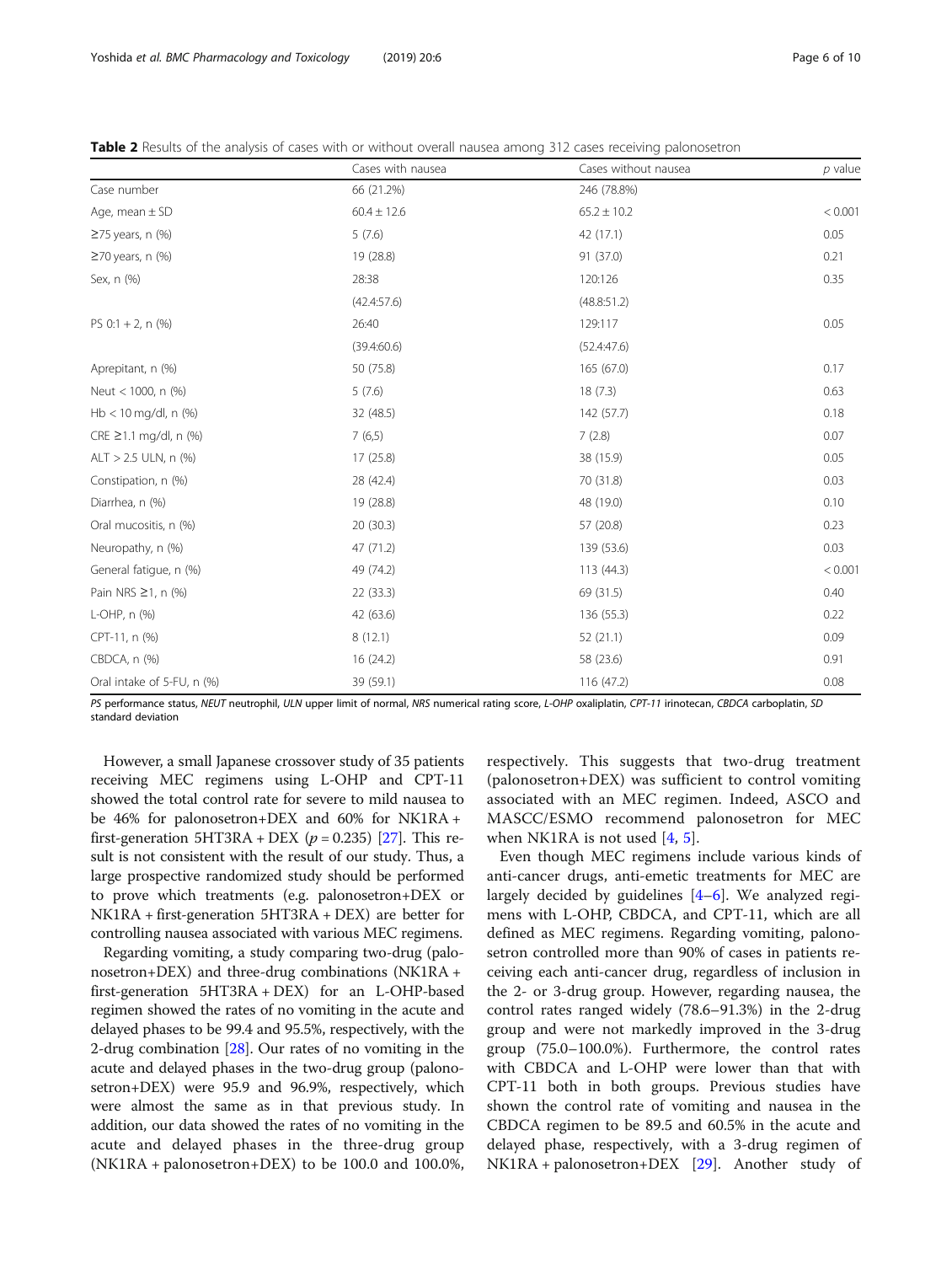<span id="page-6-0"></span>Table 3 Results of univariate and multivariate analyses of risk factors of acute nausea among 312 cases with palonosetron receiving MEC

|                                                   | Univariate |        |        |                |         | Multivariate |                          |        |               |         |         |
|---------------------------------------------------|------------|--------|--------|----------------|---------|--------------|--------------------------|--------|---------------|---------|---------|
|                                                   | $\sqrt{n}$ | OR     | 95% CI |                |         | $P$ -value   | <b>OR</b>                | 95% CI |               |         | P-value |
| Age $<$ 75 vs. $\geq$ 75 years                    | 312        | n.c.   |        |                |         |              | $\overline{\phantom{0}}$ |        |               |         |         |
| Sex Female (vs. Male)                             | 312        | 1.162  | 0.510  | $\overline{a}$ | 2.647   | 0.720        |                          |        |               |         |         |
| Anti-cancer drug                                  | 312        |        |        |                |         |              |                          |        |               |         |         |
| L-OHP                                             | 178        | 1.000  |        | ref            |         |              |                          |        |               |         |         |
| CPT11                                             | 60         | 1.676  | 0.636  | $\overline{1}$ | 4.420   | 0.296        |                          |        |               |         |         |
| CBDCA                                             | 74         | 0.920  | 0.316  |                | 2.679   | 0.878        |                          |        |               |         |         |
| Oral 5-FU                                         | 312        |        |        |                |         |              |                          |        |               |         |         |
| Nothing                                           | 157        | 1.000  |        | ref            |         |              |                          |        |               |         |         |
| $S-1$                                             | 30         | 1.859  | 0.556  |                | 6.210   | 0.314        |                          |        |               |         |         |
| Capecitabine                                      | 125        | 0.938  | 0.382  |                | 2.301   | 0.888        |                          |        |               |         |         |
| Additional oral steroid days 2 or 3 (vs. Nothing) | 312        | 1.203  | 0.531  | $\overline{1}$ | 2.726   | 0.658        |                          |        |               |         |         |
| NK1RA (vs. Nothing)                               | 312        | 1.175  | 0.474  |                | 2.913   | 0.728        |                          |        |               |         |         |
| Primary organ                                     | 312        |        |        |                |         |              |                          |        |               |         |         |
| colorectal cancer                                 | 211        | 1.000  |        | ref            |         |              |                          |        |               |         |         |
| gastric cancer                                    | 25         | n.c.   |        |                |         |              |                          |        |               |         |         |
| lung cancer                                       | 23         | 1.516  | 0.412  |                | 5.572   | 0.531        |                          |        |               |         |         |
| gynecological cancer                              | 53         | 0.606  | 0.173  | $\overline{1}$ | 2.131   | 0.435        |                          |        |               |         |         |
| $Hb < 10$ mg/dl                                   | 312        | 1.010  | 0.443  |                | 2.301   | 0.981        |                          |        |               |         |         |
| Neut < 1500/µl                                    | 312        | 0.528  | 0.068  |                | 4.096   | 0.541        |                          |        |               |         |         |
| $PLT < 7.5 \times 10^4/\mu l$                     | 312        | 1.078  | 0.473  | $\overline{1}$ | 2.457   | 0.858        |                          |        |               |         |         |
| $CRE \geq 1.1$ mg/dl                              | 312        | 6.643  | 1.848  |                | 23.881  | 0.004        | 12.601                   | 2.437  |               | 65.157  | 0.003   |
| $AST > 2.5$ ULN                                   | 312        | 1.576  | 0.651  |                | 3.815   | 0.313        | $\qquad \qquad =$        |        |               |         |         |
| $ALT > 2.5$ ULN                                   | 312        | 1.936  | 0.767  | $\mathbf{r}$   | 4.890   | 0.162        |                          |        |               |         |         |
| Fever elevation $>$ 38 °C                         | 312        | 1.696  | 0.363  |                | 7.921   | 0.502        |                          |        |               |         |         |
| Constipation                                      | 312        | 1.218  | 0.506  |                | 2.933   | 0.661        | $\overline{\phantom{0}}$ |        |               |         |         |
| Diarrhea                                          | 312        | 3.241  | 1.397  | $\overline{1}$ | 7.522   | 0.006        | 2.594                    | 0.984  |               | 6.834   | 0.054   |
| Oral mucositis                                    | 312        | 2.189  | 0.940  |                | 5.099   | 0.069        |                          |        |               |         |         |
| Taste alteration                                  | 312        | 1.895  | 0.833  |                | 4.314   | 0.128        | $\qquad \qquad -$        |        |               |         |         |
| Neuropathy                                        | 312        | 2.916  | 1.064  | $\lambda$      | 7.986   | 0.037        | 1.088                    | 0.346  |               | 3.423   | 0.885   |
| Eruption                                          | 312        | 3.630  | 1.470  |                | 8.965   | 0.005        | 2.012                    | 0.716  |               | 5.657   | 0.185   |
| General fatigue                                   | 312        | 4.085  | 1.492  |                | 11.180  | 0.006        | 3.728                    | 1.098  | $\mathcal{A}$ | 12.661  | 0.035   |
| $NRS \geq 1$                                      | 312        | 1.406  | 0.598  | $\mathcal{L}$  | 3.309   | 0.435        | $\equiv$                 |        |               |         |         |
| PS                                                | 312        |        |        |                |         |              |                          |        |               |         |         |
| $\mathbb O$                                       | 155        | 1.000  |        | ref            |         |              | 1.000                    |        | ref           |         |         |
| $\mathbf{1}$                                      | 146        | 3.435  | 1.215  | $\mathcal{L}$  | 9.708   | 0.020        | 2.568                    | 0.820  | $\mathbf{r}$  | 8.043   | 0.105   |
| $\overline{2}$                                    | 11         | 25.000 | 5.668  | $\mathcal{L}$  | 110.271 | 0.000        | 19.829                   | 3.200  | $\mathcal{L}$ | 122.865 | 0.001   |

MEC moderately emetogenic chemotherapy, L-OHP oxaliplatin, CPT-11 irinotecan, CBDCA carboplatin, Hb hemoglobin, Neut neutrophil, PLT platelet, CRE creatine, ULN upper limit of normal, NRS numerical rating scale, PS performance status, OR odds ratio, CI confidence interval

MEC regimens using L-OHP and CPT-11 showed the overall control rate to be 69.1% and 66.7% with a 2-drug regimen of palonosetron+DEX [[30\]](#page-9-0). Thus, physicians must be alert for nausea in patients receiving regimens of CBDCA and L-OHP. As we showed in the

present study, it didn't improve even in three drug treatment including NK1RA. Thus, additional anti-emetic drugs, such as 5HT2 blockers, gastrointestinal motility activator such as metoclopramide, and olanzapine should be considered [[4](#page-8-0)–[7,](#page-9-0) [31\]](#page-9-0). These drugs are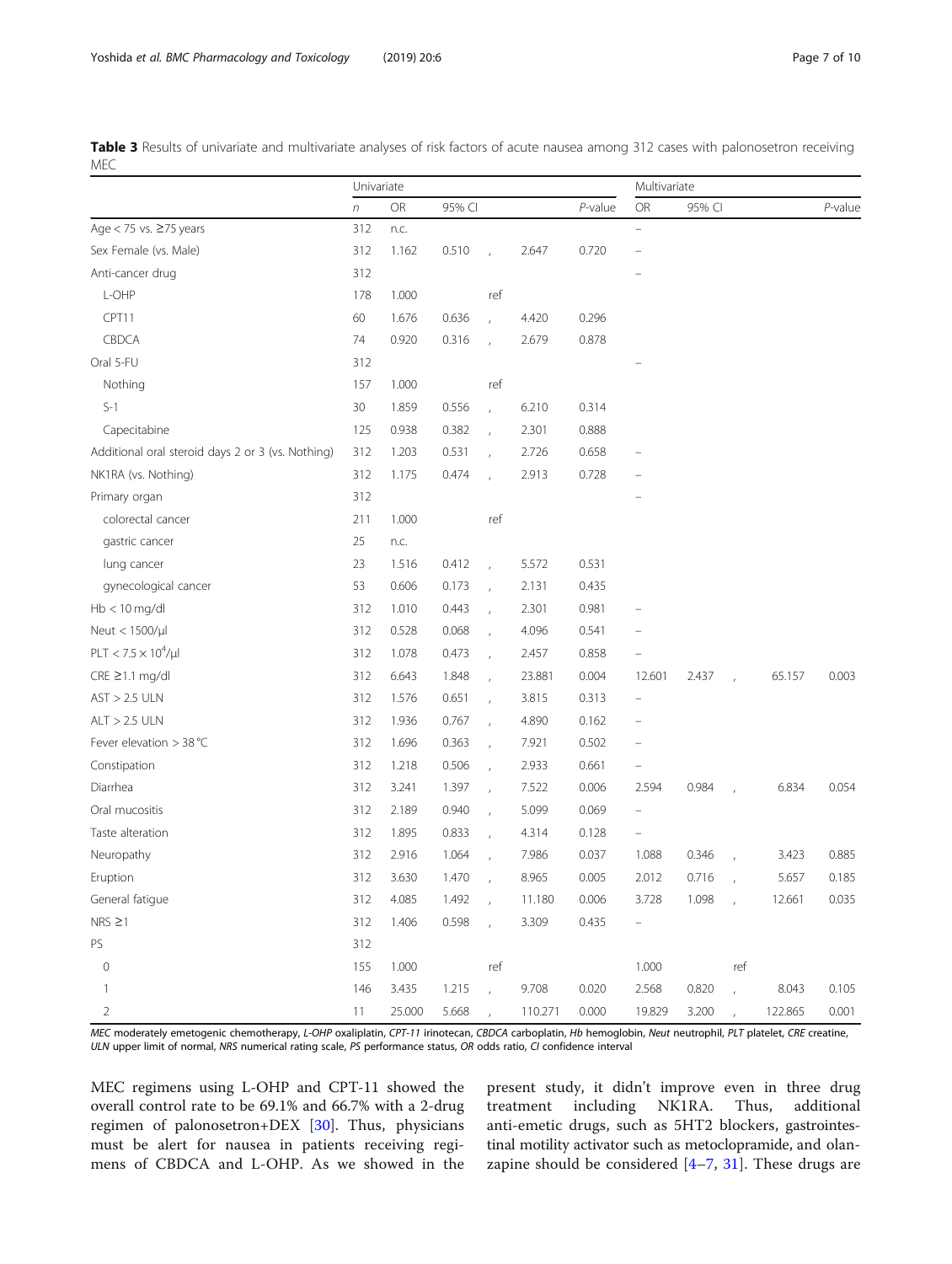<span id="page-7-0"></span>

|  | <b>Table 4</b> Results of univariate and multivariate analyses of risk factors of delayed nausea among 312 cases with palonosetron receiving MEC |  |  |
|--|--------------------------------------------------------------------------------------------------------------------------------------------------|--|--|
|  |                                                                                                                                                  |  |  |

|                                                   | Univariate |           |        |                |        | Multivariate |                          |        |               |        |         |
|---------------------------------------------------|------------|-----------|--------|----------------|--------|--------------|--------------------------|--------|---------------|--------|---------|
|                                                   | $\sqrt{n}$ | <b>OR</b> | 95% CI |                |        | $P$ -value   | <b>OR</b>                | 95% CI |               |        | P-value |
| Age $<$ 75 vs. $\geq$ 75 years                    | 312        | 0.444     | 0.168  |                | 1.176  | 0.102        | $\overline{\phantom{0}}$ |        |               |        |         |
| Sex Female (vs. Male)                             | 312        | 1.273     | 0.724  |                | 2.239  | 0.402        |                          |        |               |        |         |
| Anti-cancer drug                                  | 312        |           |        |                |        |              |                          |        |               |        |         |
| L-OHP                                             | 178        | 1.000     |        | ref            |        |              | 1.000                    |        | ref           |        |         |
| CPT11                                             | 60         | 0.396     | 0.159  | $\overline{1}$ | 0.989  | 0.047        | 0.505                    | 0.137  |               | 1.860  | 0.304   |
| CBDCA                                             | 74         | 0.983     | 0.509  |                | 1.898  | 0.960        | 1.769                    | 0.533  |               | 5.870  | 0.351   |
| Oral 5-FU                                         | 312        |           |        |                |        |              |                          |        |               |        |         |
| Nothing                                           | 157        | 1.000     |        | ref            |        |              | 1.000                    |        | ref           |        |         |
| $S-1$                                             | 30         | 0.812     | 0.261  | $\overline{1}$ | 2.530  | 0.720        | 0.671                    | 0.144  |               | 3.124  | 0.611   |
| Capecitabine                                      | 125        | 1.817     | 1.011  |                | 3.266  | 0.046        | 2.111                    | 0.690  |               | 6.458  | 0.190   |
| Additional oral steroid days 2 or 3 (vs. Nothing) | 312        | 0.654     | 0.370  |                | 1.156  | 0.144        |                          |        |               |        |         |
| NK1RA (vs. Nothing)                               | 312        | 1.340     | 0.715  |                | 2.513  | 0.362        | $\overline{\phantom{0}}$ |        |               |        |         |
| Primary organ                                     | 312        |           |        |                |        |              |                          |        |               |        |         |
| colorectal cancer                                 | 211        | 1.000     |        | ref            |        |              |                          |        |               |        |         |
| gastric cancer                                    | 25         | n.c.      |        |                |        |              |                          |        |               |        |         |
| lung cancer                                       | 23         | 1.054     | 0.371  |                | 2.998  | 0.921        |                          |        |               |        |         |
| gynecological cancer                              | 53         | 1.111     | 0.539  |                | 2.291  | 0.776        |                          |        |               |        |         |
| $Hb < 10$ mg/dl                                   | 312        | 0.719     | 0.410  | $\overline{1}$ | 1.260  | 0.249        | $\overline{\phantom{0}}$ |        |               |        |         |
| Neut < 1500/µl                                    | 312        | 0.632     | 0.181  |                | 2.207  | 0.472        |                          |        |               |        |         |
| $PLT < 7.5 \times 10^4/\mu l$                     | 312        | 1.535     | 0.875  |                | 2.691  | 0.135        |                          |        |               |        |         |
| CRE ≥1.1 mg/dl                                    | 312        | 3.112     | 0.953  |                | 10.167 | 0.060        |                          |        |               |        |         |
| $AST > 2.5$ ULN                                   | 312        | 1.780     | 0.964  |                | 3.287  | 0.066        | $\overline{\phantom{0}}$ |        |               |        |         |
| $ALT > 2.5$ ULN                                   | 312        | 2.166     | 1.122  |                | 4.180  | 0.021        | 2.397                    | 1.153  |               | 4.984  | 0.019   |
| Fever elevation $>$ 38 °C                         | 312        | 0.574     | 0.127  | $\overline{1}$ | 2.595  | 0.471        | $\overline{a}$           |        |               |        |         |
| Constipation                                      | 312        | 0.884     | 0.470  |                | 1.664  | 0.702        |                          |        |               |        |         |
| Diarrhea                                          | 312        | 1.394     | 0.729  |                | 2.666  | 0.315        |                          |        |               |        |         |
| Oral mucositis                                    | 312        | 1.230     | 0.655  |                | 2.310  | 0.520        |                          |        |               |        |         |
| Taste alteration                                  | 312        | 1.225     | 0.685  |                | 2.190  | 0.493        |                          |        |               |        |         |
| Neuropathy                                        | 312        | 1.804     | 0.986  |                | 3.302  | 0.056        |                          |        |               |        |         |
| Eruption                                          | 312        | 1.534     | 0.875  |                | 2.690  | 0.135        |                          |        |               |        |         |
| General fatigue                                   | 312        | 3.221     | 1.729  |                | 6.000  | 0.000        | 2.652                    | 1.380  | $\sim$ $\sim$ | 5.097  | 0.003   |
| $NRS \geq 1$                                      | 312        | 1.125     | 0.613  | $\mathbf{r}$   | 2.064  | 0.704        |                          |        |               |        |         |
| <b>PS</b>                                         | 312        |           |        |                |        |              |                          |        |               |        |         |
| $\mathbb O$                                       | 155        | 1.000     |        | ref            |        |              | 1.000                    |        | ref           |        |         |
| $\mathbf{1}$                                      | 146        | 1.532     | 0.853  | $\mathcal{L}$  | 2.752  | 0.153        | 1.360                    | 0.723  | $\mathcal{L}$ | 2.558  | 0.340   |
| 2                                                 | $11 -$     | 4.549     | 1.285  | $\mathcal{L}$  | 16.101 | 0.019        | 5.748                    | 1.392  | $\mathbf{r}$  | 23.740 | 0.016   |

MEC moderately emetogenic chemotherapy, L-OHP oxaliplatin, CPT-11 irinotecan, CBDCA carboplatin, Hb hemoglobin, Neut neutrophil, PLT platelet, CRE creatine, ULN upper limit of normal, NRS numerical rating scale, PS performance status, OR odds ratio, CI confidence interval

more economical than NK1RA. We also suggest that MEC regimens be divided into subgroups based on their rates of emesis to ensure better supportive care.

Risk factors typically associated with CINV include female gender, a younger age, a poor PS, no drinking of alcohol, and no smoking [[32](#page-9-0)–[39](#page-9-0)]. However, most of these risk factors were assessed concerning their association with vomiting and severe to moderate nausea. In the present study, we clarified the risk factors of all grades (severe to mild) of acute and delayed nausea.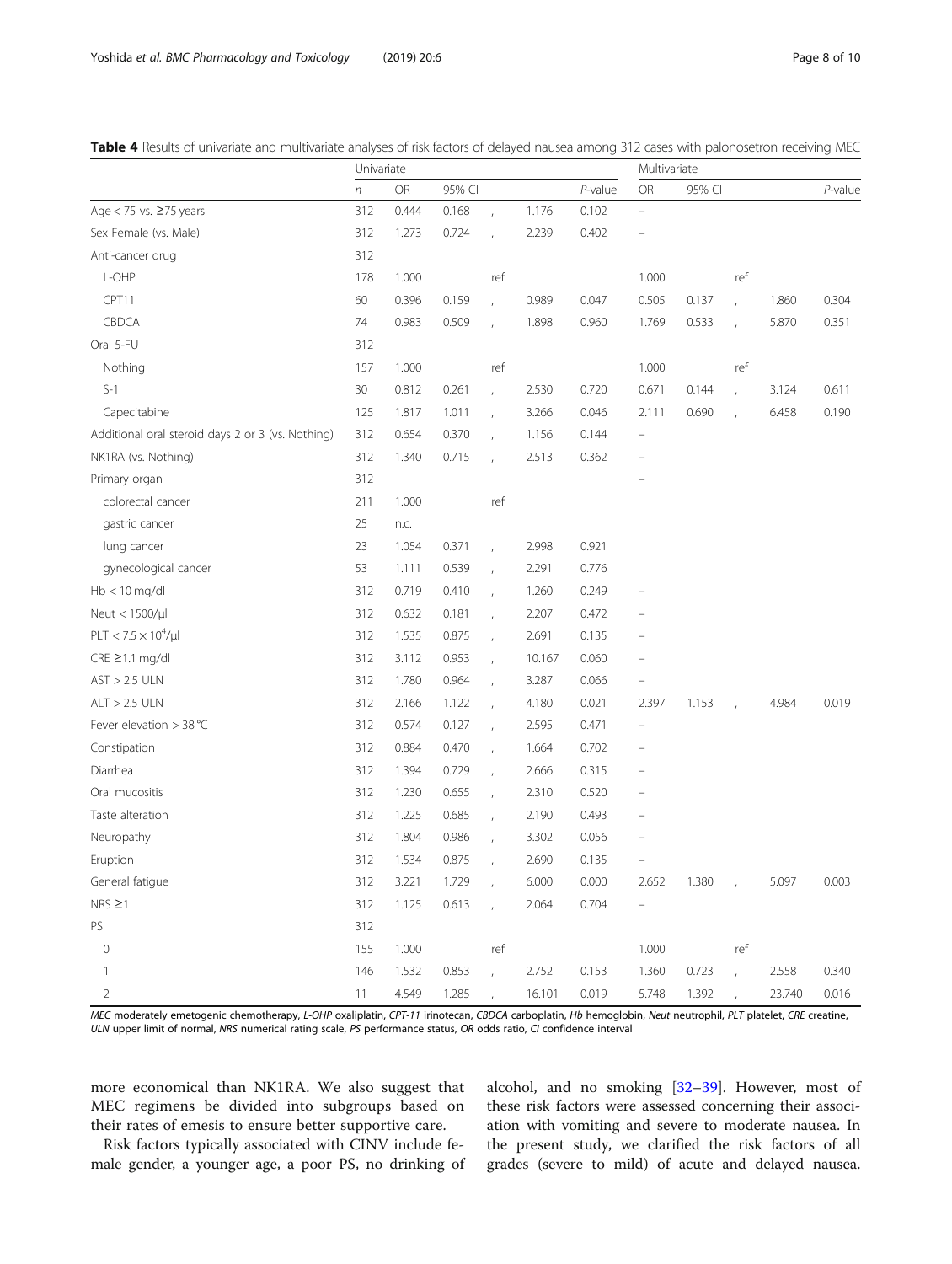<span id="page-8-0"></span>Elevation of CRE, general fatigue, and PS 2 were extracted as risk factors for acute nausea. In addition, elevation of ALT, general fatigue, and PS 2 were extracted as risk factors for delayed nausea. For patients with these risk factors, additional anti-emetic drugs should be considered.

To our knowledge, this is the first report to describe elevation of CRE and ALT as risk factors for CINV. We should therefore pay close attention to patients with those factors. In such patients, the addition of antiemetic agents, such as 5H2 blockers and olanzapine, to palonosetron+DEX may be considered [4–[7\]](#page-9-0). We further suggest that additional NK1RA is not necessary for controlling nausea in patients receiving palonosetron+DEX, as there were no significant differences in the control rates for nausea between NK1RA1 + palonosetron+DEX and palonosetron+DEX.

#### Study limitations

This study was a retrospective review of patient medical records. Two- and three-drug treatment were decided by each doctor according to each patient's characteristics. Thus, there was a possibility of selection bias concerning inclusion in the two- and three-drug groups though we performed a propensity score matching.

#### Conclusions

The control rates of nausea with NK1RA + palonosetron+DEX in MEC using L-OHP, CPT-11, and CBDCA were not sufficient, especially for delayed nausea. In addition, the rates were not superior to those with palonosetron+DEX. Elevation of ALT, general fatigue, and PS 2 were considered risk factors for delayed nausea. We should therefore pay particularly close attention to patients with these risk factors.

#### Abbreviations

5-HT3RA: 5-hydroxytryptamine-3 receptor antagonist; 5-FU: 5-fluorouracil; ALT: Aspartate aminotransferase; ASCO: The American Society of Clinical Oncology; AST: Alanine aminotransferase; CBDCA: Carboplatin; CI: Confidence interval; CINV: Chemotherapy-induced nausea and vomiting; CPT-11: Irinotecan; CRE: Creatine; DEX: Dexamethasone; DTX: Docetaxel; ECOG: Eastern Cooperative Oncology Group; ETP: Etoposide; Hb: Hemoglobin; HEC: High emetogenic chemotherapy; L-OHP: Oxaliplatin; LV: Leucovorin; MASCC: Multinational Association of Supportive Care in Cancer; MEC: Moderate emetogenic chemotherapy; NCCN: National Comprehensive Cancer Network; NCI-CTC: National Cancer Institute – Common Toxicity Criteria; NEUT: Neutrophil value; NK1RA: A neurokinin 1 receptor antagonist; NRS: Numerical rating score; OR: Odds ratio; PLT: Platelet; PS: Performance status; PTX: Paclitaxel

#### Acknowledgements

We thank Norihiko Ihara, Yuki Nakajima, Yuko Kanbayashi, Rumi Kawano, Mayumi Hirao, Kiyo Ochi, and all other staff at the Outpatient Oncology Unit of Kyoto Prefectural University of Medicine Hospital for their help with this study.

#### Funding

There was no funding in this study.

#### Availability of data and materials

The patient data used to support the findings of this study are available from the corresponding author upon request. However, some of them are restricted by the institutional review board in the Kyoto Prefectural University of Medicine.

#### Authors' contributions

In keeping with the latest guidelines of the International Committee of Medical Journal Editors, each author's contribution to the paper is to be quantified. All authors (NY, TT, MN, KI, TO, TI, EO, KT, HK, MK, YI) read and approved the final version of the manuscript.

#### Ethics approval and consent to participate

This study was approved by the ethics committee of Kyoto Prefectural University of Medicine and was carried out in accordance with the World Medical Association Helsinki Declaration (adopted in 1964 and amended in 1975, 1983, 1989, 1996, 2000, 2002, 2004, and 2008). This manuscript has not been published or submitted for publication elsewhere. All authors have participated in this manuscript.

#### Consent for publication

Not applicable.

#### Competing interests

All authors declare that they have no competing interests.

#### Publisher's Note

Springer Nature remains neutral with regard to jurisdictional claims in published maps and institutional affiliations.

#### Author details

<sup>1</sup>Department of Molecular Gastroenterology and Hepatology, Graduate School of Medical Science, Kyoto Prefectural University of Medicine, 465 Kajii-cho, Kawaramachi-Hirokoji, Kamigyo-ku, Kyoto 602-8566, Japan. 2 Outpatient Cancer Chemotherapy Center, Kyoto Prefectural University of Medicine Hospital, Kyoto, Japan. <sup>3</sup> Division of Endocrinological and Breast Surgery, Kyoto Prefectural University of Medicine, Kyoto, Japan. <sup>4</sup>Division of Digestive Surgery, Graduate School of Medical Science, Kyoto Prefectural University of Medicine, Kyoto, Japan. <sup>5</sup>Department of Pulmonary Medicine, Kyoto Prefectural University of Medicine, Kyoto, Japan. <sup>6</sup>Department of Obstetrics and Gynecology, Kyoto Prefectural University of Medicine, Kyoto, Japan. <sup>7</sup>Department of Urology, Graduate School of Medicine, Kyoto Prefectural University of Medicine, Kyoto, Japan.

#### Received: 29 August 2018 Accepted: 6 December 2018 Published online: 14 January 2019

#### References

- 1. Sun CC, Bodurka DC, Weaver CB, et al. Rankings and symptom assessments of side effects from chemotherapy: insights from experienced patients with ovarian cancer. Support Care Cancer. 2005;13:219–27.
- 2. Bloechl-Daum B, Deuson RR, Mavros P, et al. Delayed nausea and vomiting continue to reduce patients' quality of life after highly and moderately emetogenic chemotherapy despite antiemetic treatment. J Clin Oncol. 2006;24:4472–8.
- 3. Lorusso V, Spedicato A, Petrucelli L, et al. Single dose of palonosetron plus dexamethasone to control nausea, vomiting and to warrant an adequate food intake in patients treated with highly emetogenic chemotherapy (HEC). Preliminary results Support Care Cancer. 2009;17:1469–73.
- 4. Gralla RJ, Roila F, Tonato M, et al. Title of subordinate document. In: MASCC/ ESMO antiemetic guideline. In: Multinational Association of Supportive Care in Cancer; 2013. [http://www.mascc.org/assets/Guidelines-Tools/mascc\\_](http://www.mascc.org/assets/Guidelines-Tools/mascc_guidlines_english_2014.pdf) [guidlines\\_english\\_2014.pdf](http://www.mascc.org/assets/Guidelines-Tools/mascc_guidlines_english_2014.pdf). Accessed Dec 2014.
- 5. Basch E, Prestrud AA, Hesketh PJ, et al. Antiemetics: American Society of Clinical Oncology clinical practice guideline update. J Clin Oncol. 2011; 29:4189–98.
- 6. Ettinger DS, Berger MJ, Armstrong DK, et al. Title of subordinate document. In: NCCN version 2. In: Antiemesis National Comprehensive Cancer Network; 2014. [http://www.nccn.org/professionals/physician\\_gls/pdf/antiemesis.pdf](http://www.nccn.org/professionals/physician_gls/pdf/antiemesis.pdf). Accessed Mar 2015.